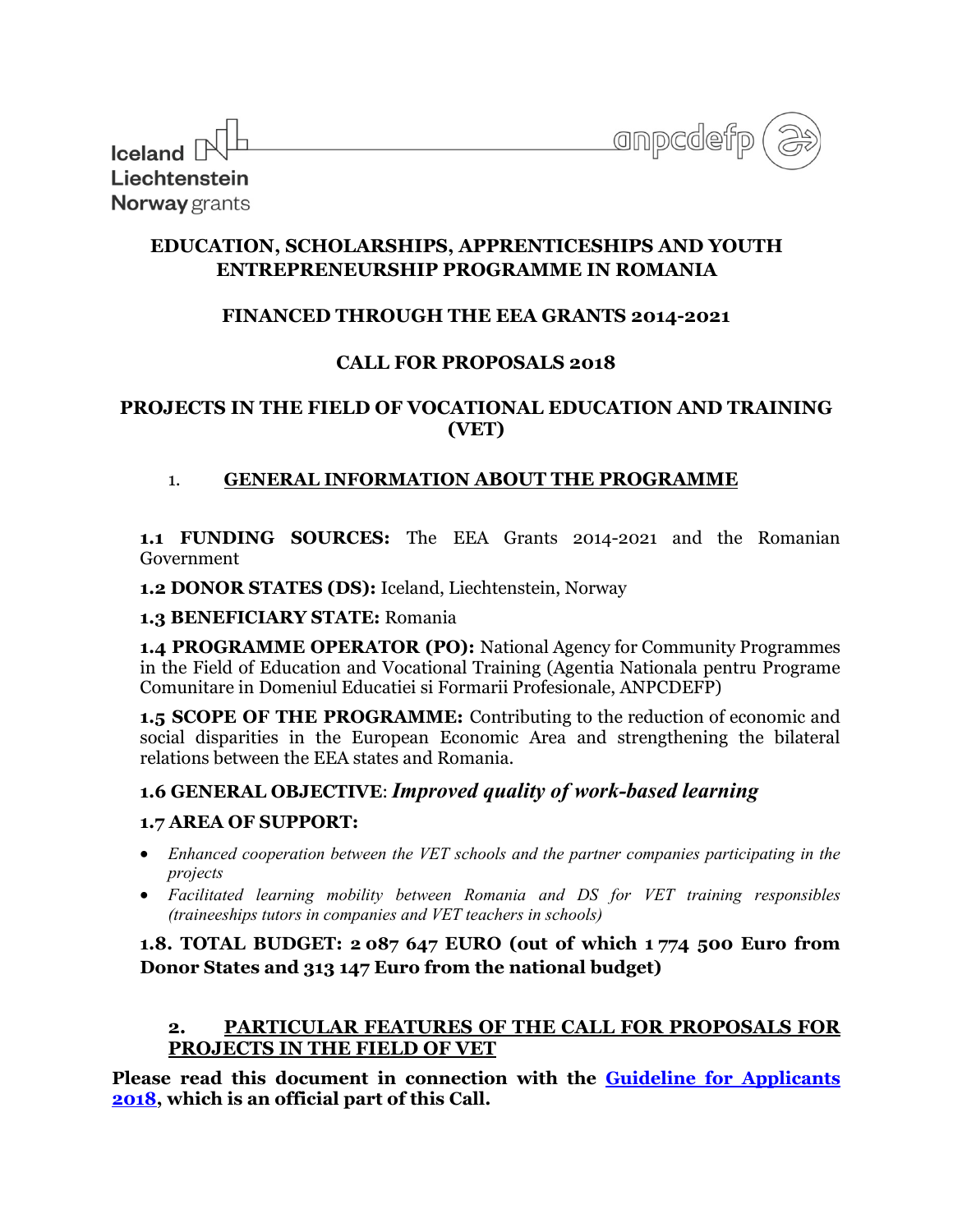## **2.1 BUDGET ALLOCATED TO THE CALL: 420 000 Euro**

The minimum allocated grant per project is 24 000 Euro and the maximum allocated grant is 35 000 Euro.

## **2.2 TYPES OF PROJECTS TO BE FUNDED:**

## **Partnership cooperation and mobility projects in the VET field**

The main objective of the projects in the VET field is to improve the quality of work-based learning for VET students for a better matchmaking of students' skills to labour market demands by facilitating the exchange of experience between VET institutions and partner companies in Romania and similar institutions from Donor States (for more details, see Guidelines for applicants 2018, published on [www.eea4edu.ro\)](http://www.eea4edu.ro/).

**NB:** In the selection process, the applications submitted by: VET schools situated in rural and/or disadvantaged areas, special VET schools for pupils with special needs and VET schools enrolling Roma students amounting to at least 10% of students enrolled will be considered as a priority and they will receive bonus points (10 points for each cathegory).

## **2.3 WHO COULD APPLY**

Applicants must be VET schools from Romania.

## **2.4 CO-FUNDING**

The grant will cover 100% of the eligible costs.

# **2.5 APPLICATION DOCUMENTS:**

## **2.5.1 The application form and annexes relevant for the project:**

| <b>Application Form (only in Romanian)</b> |                   |
|--------------------------------------------|-------------------|
| Projects for the VET field                 | <b>Click here</b> |

## **Annexes of the applications (compulsory):**

a) Copies of the inter-institutional agreements (bilateral agreements) concluded with the partner companies for students' internships (practical stages).

b) [Declaration of honour](http://www.eea4edu.ro/wp-content/uploads/2018_Fisiere_RO/VET/Declaratia_de_onoare_2018-RO.pdf) of the legal representative of the applicant institution (this document will be printed, signed and then scanned and attached).

c) Copy of the letter of intent from Donor State host institution, confirming the availability for hosting the Study Visit.

d) [Table of detail budget.](http://www.eea4edu.ro/wp-content/uploads/2018_Fisiere_RO/VET/Tabel-bugetar-VET.xlsx)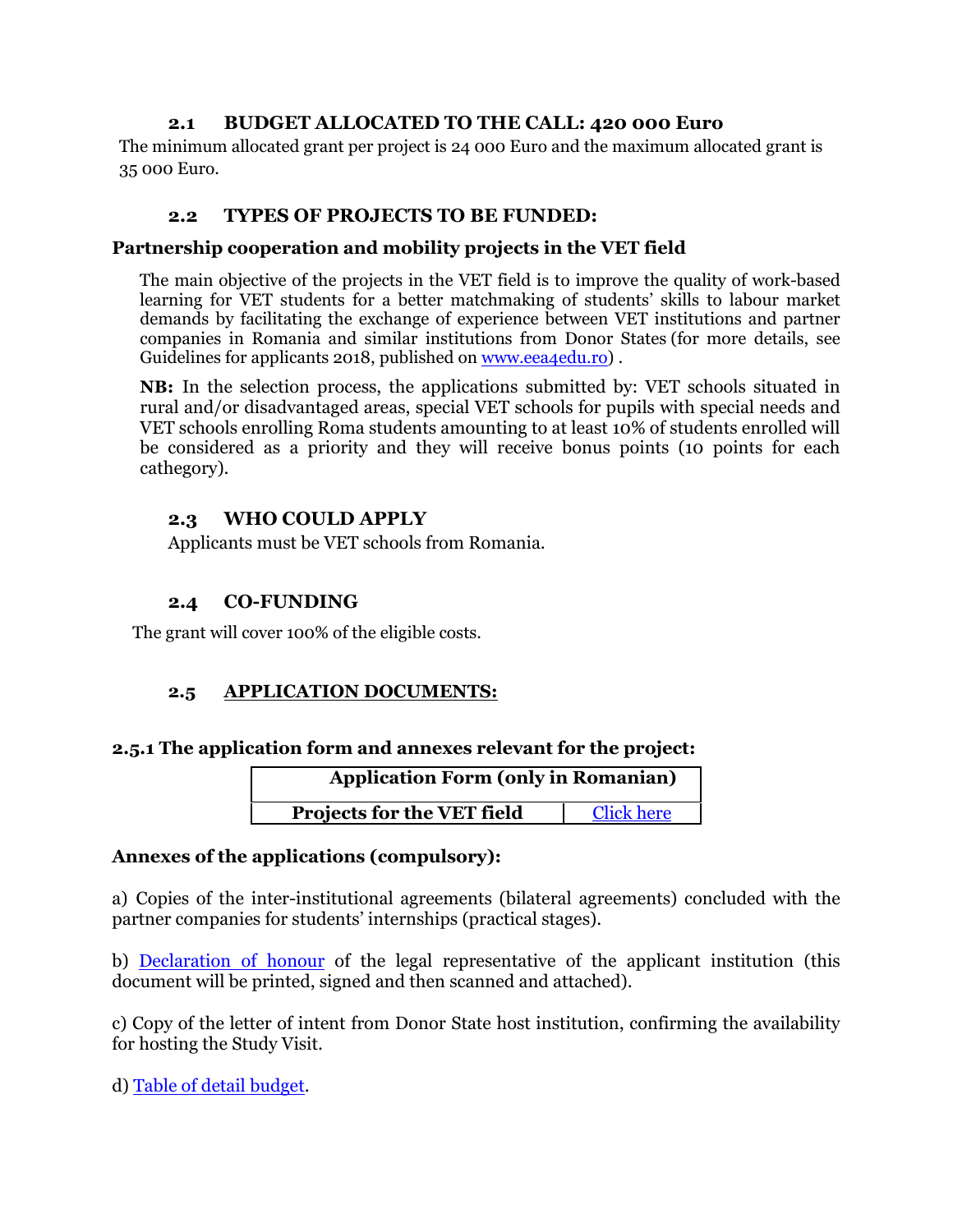If the applicant is a non-public institution, the documents mentioned in 2.5.2 and 2.5.3 must also be attached to the application form, besides the documents mentioned in 2.5.1.

- **2.5.2 Only for Romanian non-public institutions:** copy of the registration in the Register of Commerce and the Ministry of Public Finances;
- 2.5.3 **Only for Romanian non-public institutions:** the fiscal certificate, proving the lack of unpaid debts to the State budget.

#### **2.6 HOW TO APPLY?**

The completed application, in Romanian, has to be sent electronically at projecte@eea4edu.ro All the compulsory annexes will be attached.

## **2.7 DEADLINE:11.05.2018 at 22.00 hours.**

#### **Any application sent after the above-mentioned date will be declared ineligible.**

#### **2.8 CONFIRMATION OF RECEIPT:**

After the online submission of application, the applicant will receive an automatic confirmation.

#### **2.9 PUBLICATION OF SELECTION RESULTS :**

Results will be published on the website [www.eea4edu.ro](http://www.eea4edu.ro/) , no later than **30.06.2018** 

#### **2.10 CONCERNING DOUBLE FUNDING:**

According to the principles of sound financial management, double funding is strictly forbidden.

Thus costs for the same activity cannot be covered from two different funding sources, with the exception of cases where complementarity can be clearly proven.

Funding for one and the same project cannot be granted more than once.

Also, if identical applications (in content) will be identified or if applications will contain paragraphs similar or identical to other applications (no matter if submitted under the same deadline or not and no matter if submitted by the same candidate or different candidates, for the EEA Grants 2014-2021 programme or for another programme managed by ANPCDEFP), these applications will be REJECTED.